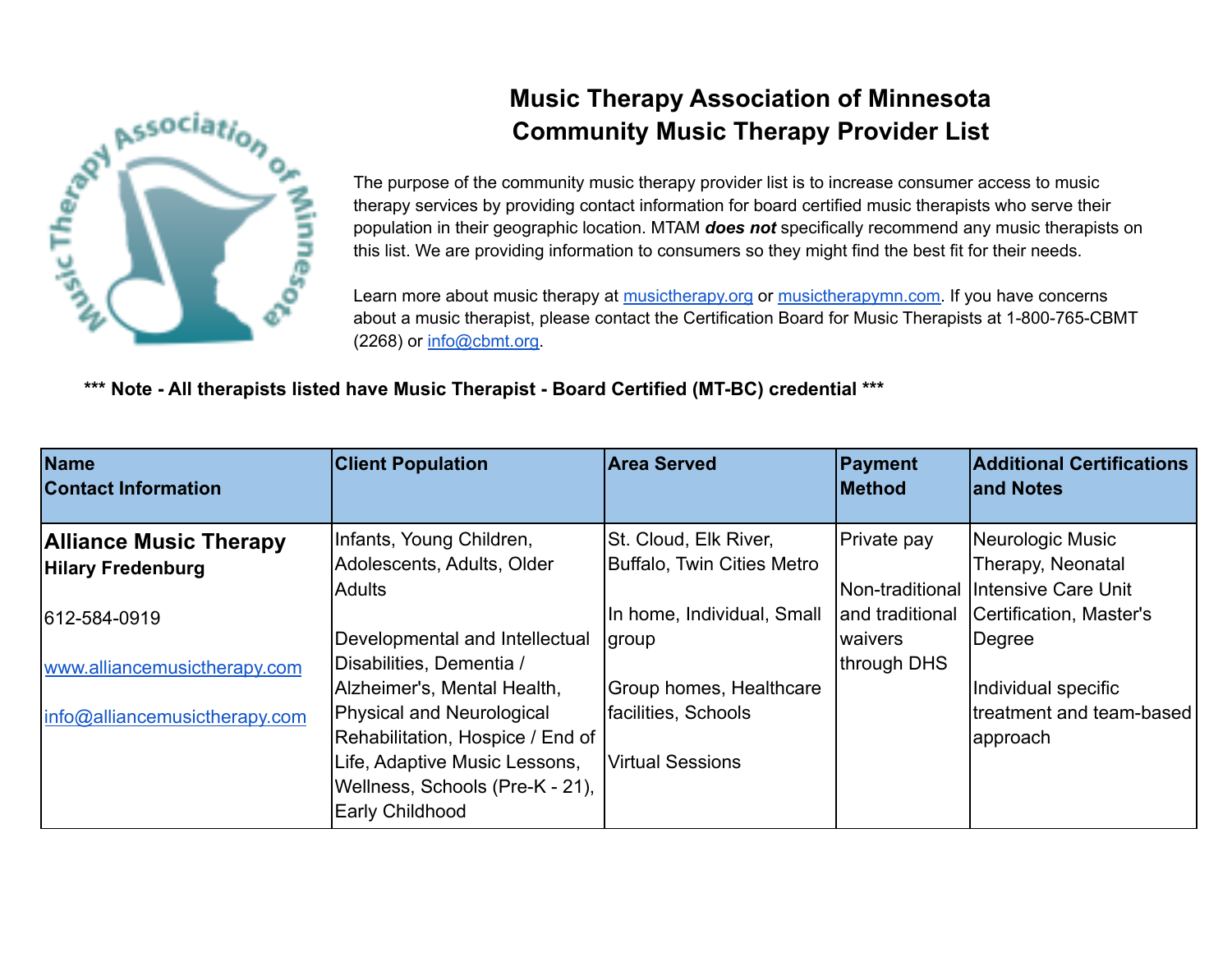| <b>Avenues Music Therapy</b><br><b>Kristin Ziemke</b><br>507-382-1350<br>www.avenuesmusictherapy.org<br>Kristin@avenuesmusictherapy.co<br>m         | Young Children, Adolescents,<br><b>Adults, Older Adults</b><br>Developmental and Intellectual<br>Disabilities, Dementia/<br>Alzheimer's, Hospice / End of<br>Life, Early Childhood                                                                                                                                                   | <b>Greater Mankato Area</b><br>In home<br>Individual sessions, Small<br>group sessions                                                                                       | Private pay                                     | Neurologic Music<br>Therapy, Master of Music<br><b>Music Therapy</b>                                                             |
|-----------------------------------------------------------------------------------------------------------------------------------------------------|--------------------------------------------------------------------------------------------------------------------------------------------------------------------------------------------------------------------------------------------------------------------------------------------------------------------------------------|------------------------------------------------------------------------------------------------------------------------------------------------------------------------------|-------------------------------------------------|----------------------------------------------------------------------------------------------------------------------------------|
| <b>Etude LLC</b><br><b>Daniel Goldschmidt</b><br>763-439-8398<br>www.etudellc.com<br>Daniel@etudellc.com                                            | Adolescents, Adults, Older<br>Adults, Queer folks<br>Developmental and Intellectual<br>Disabilities, Dementia/<br>Alzheimer's, Mental Health,<br>Hospice / End of Life, Wellness,<br>Schools (Pre-K - 21)                                                                                                                            | <b>Twin Cities</b><br>In home, Individual<br>sessions, Small group<br>sessions<br>Virtual Sessions                                                                           | Private pay<br><b>Waivers</b>                   | Master's Degree - Music<br>Therapy<br>Focused on serving queer<br>people at any stage of life                                    |
| <b>Healing Rhythms Music</b><br>Therapy, LLC<br><b>Christina Wood</b><br>507-236-7793<br>www.healingrhythmsmt.com<br>Christina@healingrhythmsmt.com | Young Children, Adolescents,<br>Adults, Older Adults, Hospice<br><b>Patients</b><br>Developmental and Intellectual<br>Disabilities, Dementia/<br>Alzheimer's, Mental Health,<br>Physical and Neurological<br>Rehabilitation, Hospice / End of<br>Life, Adaptive Music Lessons,<br>Wellness, Schools (Pre-K - 21),<br>Early Childhood | Private practice studio in<br>Rochester - Individual<br>sessions, Small group<br>sessions, Classes<br>Southern Minnesota - In<br>home, Hospital, Hospice<br>Virtual Sessions | Private pay<br>BI, CAC, DD,<br>CADI, EW &<br>AC | Neurologic Music<br>Therapy, Guided Imagery<br>HCBS waivers:   in Music, Neonatal<br>Intensive Care Unit<br><b>Certification</b> |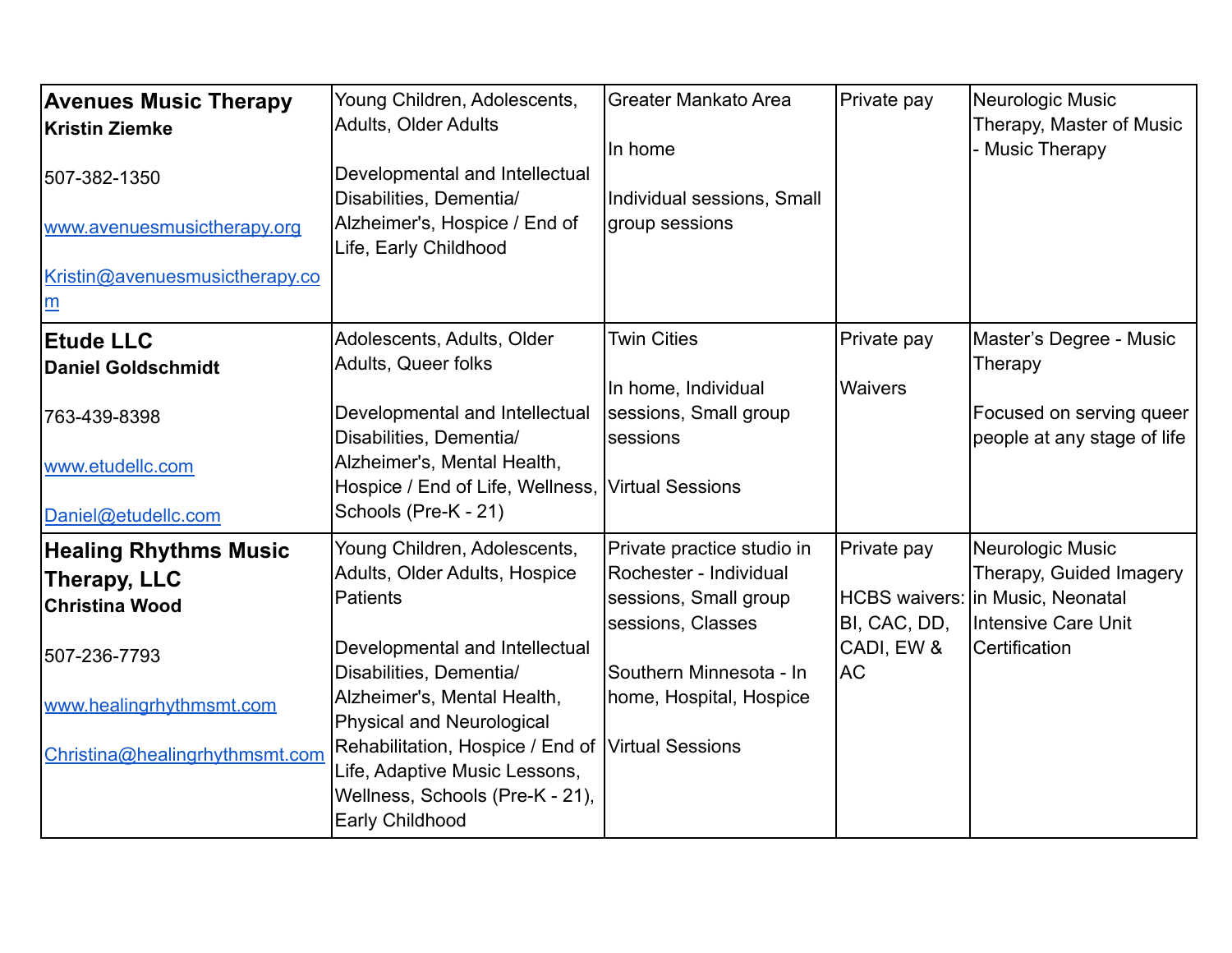| <b>Keynote Music Therapy</b><br><b>Kayla Shafer</b><br>612-200-3284                                                                                                   | Adolescents, Adults, Older<br><b>Adults</b><br>Developmental and Intellectual                                                                                                                                                                                                                                                             | <b>Twin Cities Metro</b><br>In home, Individual<br>sessions, Small group                                                                                                              | Private pay                            | <b>Neonatal Intensive Care</b><br><b>Unit Certification</b>                   |
|-----------------------------------------------------------------------------------------------------------------------------------------------------------------------|-------------------------------------------------------------------------------------------------------------------------------------------------------------------------------------------------------------------------------------------------------------------------------------------------------------------------------------------|---------------------------------------------------------------------------------------------------------------------------------------------------------------------------------------|----------------------------------------|-------------------------------------------------------------------------------|
| www.keynotemn.com<br>info@keynotemn.com                                                                                                                               | Disabilities, Dementia/<br>Alzheimer's, Mental Health,<br>Hospice / End of Life                                                                                                                                                                                                                                                           | sessions<br><b>Virtual Sessions</b>                                                                                                                                                   |                                        |                                                                               |
| <b>Living Spirit Therapy</b><br><b>Services, LLC</b><br>Melissa Spiess<br> 651-363-3936<br>https://www.livingspirittherapy.co<br>m<br>melissa@livingspirittherapy.com | Young Children, Adolescents,<br><b>Adults, Older Adults</b><br>Developmental and Intellectual<br>Disabilities, Dementia/<br>Alzheimer's, Mental Health,<br>Physical and Neurological<br>Rehabilitation, Hospice / End of Serve some clients out of<br>Life, Adaptive Music Lessons,<br>Wellness, Schools (Pre-K - 21),<br>Early Childhood | <b>Twin Cities Metro</b><br>In home, Individual<br>sessions, Small group<br>sessions, Classes<br><b>Virtual Sessions (may</b><br>state)                                               | Private pay<br>Waivers                 | All music therapists on our<br>team are Neurologic<br><b>Music Therapists</b> |
| <b>MacPhail Center for Music</b><br><b>Jessica Nagel</b><br>612-767-5509<br>macphail.org<br>nagel.jessica@macphail.org                                                | Young Children, Adolescents,<br><b>Adults, Older Adults</b><br>Developmental and Intellectual<br>Disabilities, Dementia/<br>Alzheimer's, Mental Health,<br>Physical and Neurological<br>Rehabilitation, Adaptive Music<br>Lessons, Wellness, Schools<br>(Pre-K - 21), Early Childhood                                                     | Private practice studios in<br>Minneapolis, Apple Valley,<br>Chanhassen, and White<br>Bear Lake - Individual<br>sessions, Small group<br>sessions, Classes<br><b>Virtual Sessions</b> | Private pay<br>Waivers:<br><b>CDCS</b> | Neurologic Music Therapy                                                      |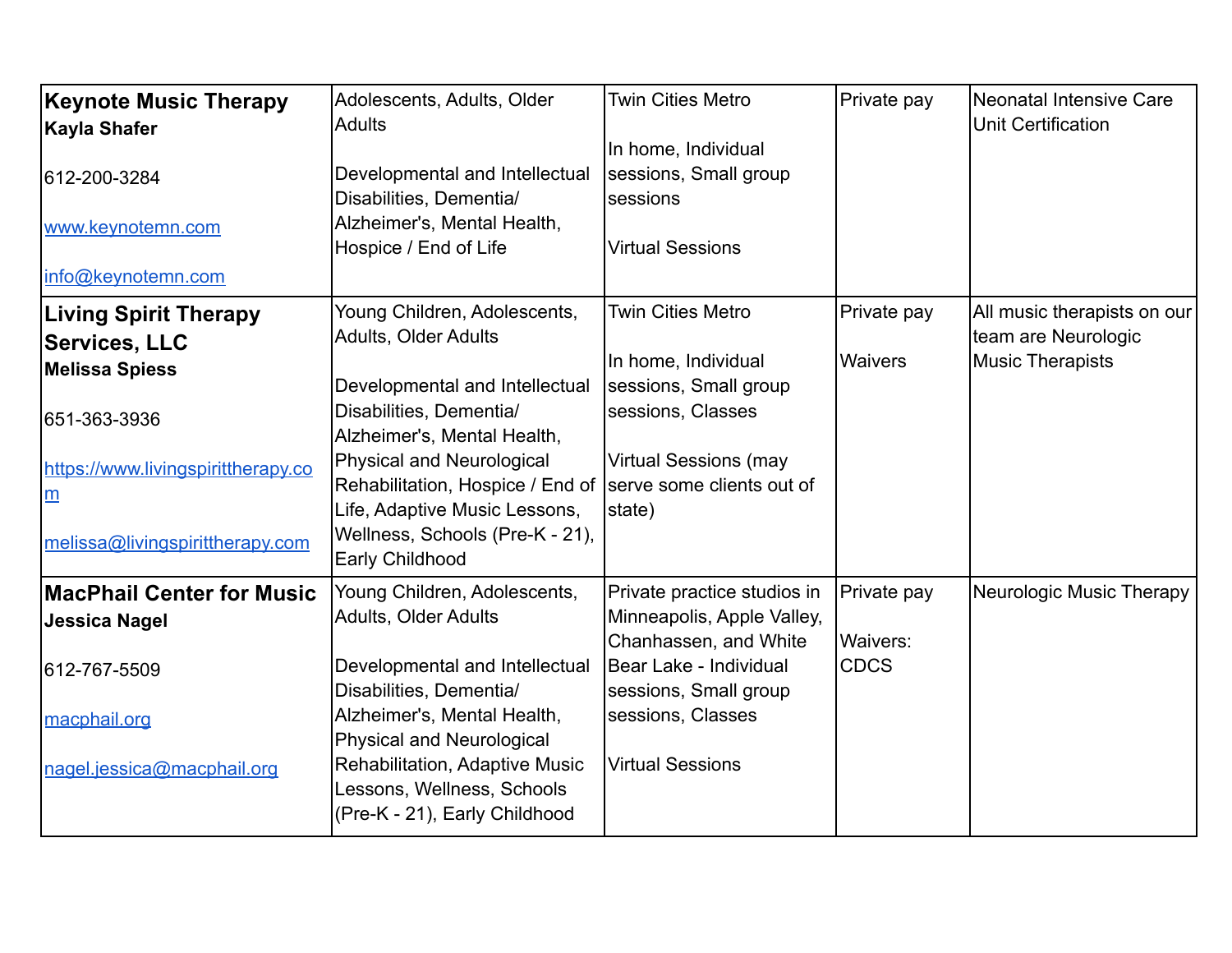| <b>Mark Burnett</b>          | All ages and ranges of human<br>Hospice / End of Life | National                   | Private pay    | Neurologic Music<br>Therapy, Nordoff Robbins |
|------------------------------|-------------------------------------------------------|----------------------------|----------------|----------------------------------------------|
| 612-267-5109                 |                                                       | Based in Minnesota,        | <b>Waivers</b> | Music Therapist, Neonatal                    |
|                              |                                                       | Wisconsin, and New York    |                | <b>Intensive Care Unit</b>                   |
| mbmusictherapy@gmail.com     |                                                       |                            |                | Certification                                |
|                              |                                                       | In home, Individual        |                |                                              |
|                              |                                                       | sessions                   |                | Areas of specialty:                          |
|                              |                                                       |                            |                | Consulting and custom                        |
|                              |                                                       | <b>Virtual Sessions</b>    |                | professional education for                   |
|                              |                                                       |                            |                | Ismall businesses and                        |
|                              |                                                       |                            |                | private practices<br>- Hospice for special   |
|                              |                                                       |                            |                | populations (i.e. acute                      |
|                              |                                                       |                            |                | psychiatric care, those                      |
|                              |                                                       |                            |                | with trisomy 21 or                           |
|                              |                                                       |                            |                | developmental cognitive                      |
|                              |                                                       |                            |                | disabilities)                                |
| <b>Music Therapy Rhythms</b> | Young Children, Adolescents,                          | Private practice studio in | Private pay    | Neurologic Music                             |
| Vicki Sommerfelt             | <b>Adults, Older Adults</b>                           | Lino Lakes - Individual    |                | Therapy, Master's Degree                     |
|                              |                                                       | sessions, Small group      | <b>Waivers</b> | <b>Music</b>                                 |
| 651-481-9532                 | Developmental and Intellectual                        | sessions, Classes          |                |                                              |
|                              | Disabilities, Dementia/                               |                            |                | Masgutova                                    |
| vsommerfeldt@usfamily.net    | Alzheimer's, Mental Health,                           | Northern suburbs of the    |                | Neurosensorimotor Reflex                     |
|                              | Physical and Neurological                             | Twin Cities - In home      |                | Integration Dynamic and                      |
|                              | Rehabilitation, Adaptive Music                        |                            |                | Postural Reflex Integration                  |
|                              | Lessons, Schools (Pre-K - 21),<br>Early Childhood     | <b>Virtual Sessions</b>    |                | training                                     |
|                              |                                                       |                            |                |                                              |
|                              |                                                       |                            |                |                                              |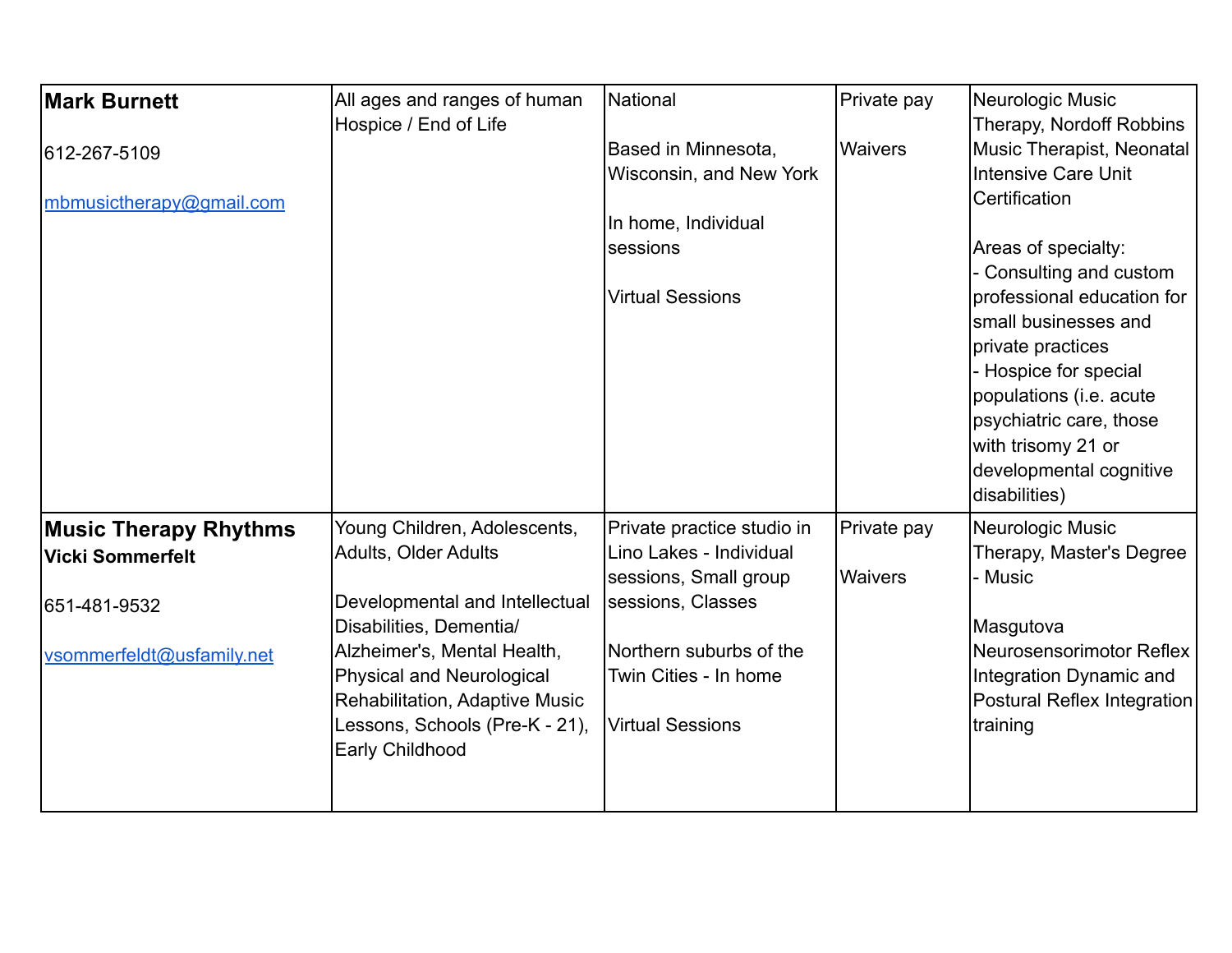| Music Within Music<br><b>Therapy Services</b><br><b>Grace Kaczmarek</b><br>320-469-4485<br>https://musicwithinmt.com/<br>gracek@musicwithinmt.com                   | Young Children, Adolescents,<br>Adults, Older Adults<br>Developmental and Intellectual<br>Disabilities, Dementia/<br>Alzheimer's, Mental Health,<br>Hospice / End of Life, Adaptive<br>Music Lessons, Schools (Pre-K<br>21), Early Childhood                    | Central/Southern/Outstate<br>- MN<br>Based in Glencoe<br>In home, Individual<br>sessions, Classes                                                                                                                                         | Private pay<br><b>Waivers</b>                                                                  |                                                                                                                                                                                                                    |
|---------------------------------------------------------------------------------------------------------------------------------------------------------------------|-----------------------------------------------------------------------------------------------------------------------------------------------------------------------------------------------------------------------------------------------------------------|-------------------------------------------------------------------------------------------------------------------------------------------------------------------------------------------------------------------------------------------|------------------------------------------------------------------------------------------------|--------------------------------------------------------------------------------------------------------------------------------------------------------------------------------------------------------------------|
| <b>Musical Motivations</b><br><b>Megan Godfrey</b><br>651-295-3167<br>www.musictherapymotivations.co<br>$\underline{m}$<br>mhgodfrey721@gmail.com                   | Adolescents, Adults, Older<br><b>Adults</b><br>Dementia/ Alzheimer's, Mental<br>Health, Hospice / End of Life,<br><b>Wellness</b>                                                                                                                               | <b>Twin Cities Metro</b><br><b>Based in St. Paul</b><br>Individual sessions, Small<br>group sessions, Classes,<br>Local nursing homes,<br>assisted living, memory<br>care                                                                 | Private pay                                                                                    | 75% completion of<br>hospice and palliative<br>licensure<br>I offer six-week music<br>therapy-based programs<br>in the areas of wellness,<br>bereavement, mental<br>illness, and empowerment<br>for young persons. |
| <b>Note-Able Music Therapy</b><br><b>Services of MN, LLC</b><br><b>Ericha Rupp</b><br>952-378-4189<br>www.noteablemusictherapy.com<br>info@noteablemusictherapy.com | Young Children, Adolescents,<br><b>Adults, Older Adults</b><br>Developmental and Intellectual<br>Disabilities, Mental Health,<br><b>Physical and Neurological</b><br>Rehabilitation, Adaptive Music<br>Lessons, Schools (Pre-K - 21),<br><b>Early Childhood</b> | Private practice studio in<br>Lakeville - Individual and<br>Small group sessions,<br><b>Classes</b><br>South, West, and East<br>Metro - In home, Adult day<br>programs, Day programs,<br>Daycares, and Schools<br><b>Virtual Sessions</b> | Private pay<br><b>Waivers</b><br>Grants,<br>scholarships<br>HSA / flex<br>spending<br>accounts |                                                                                                                                                                                                                    |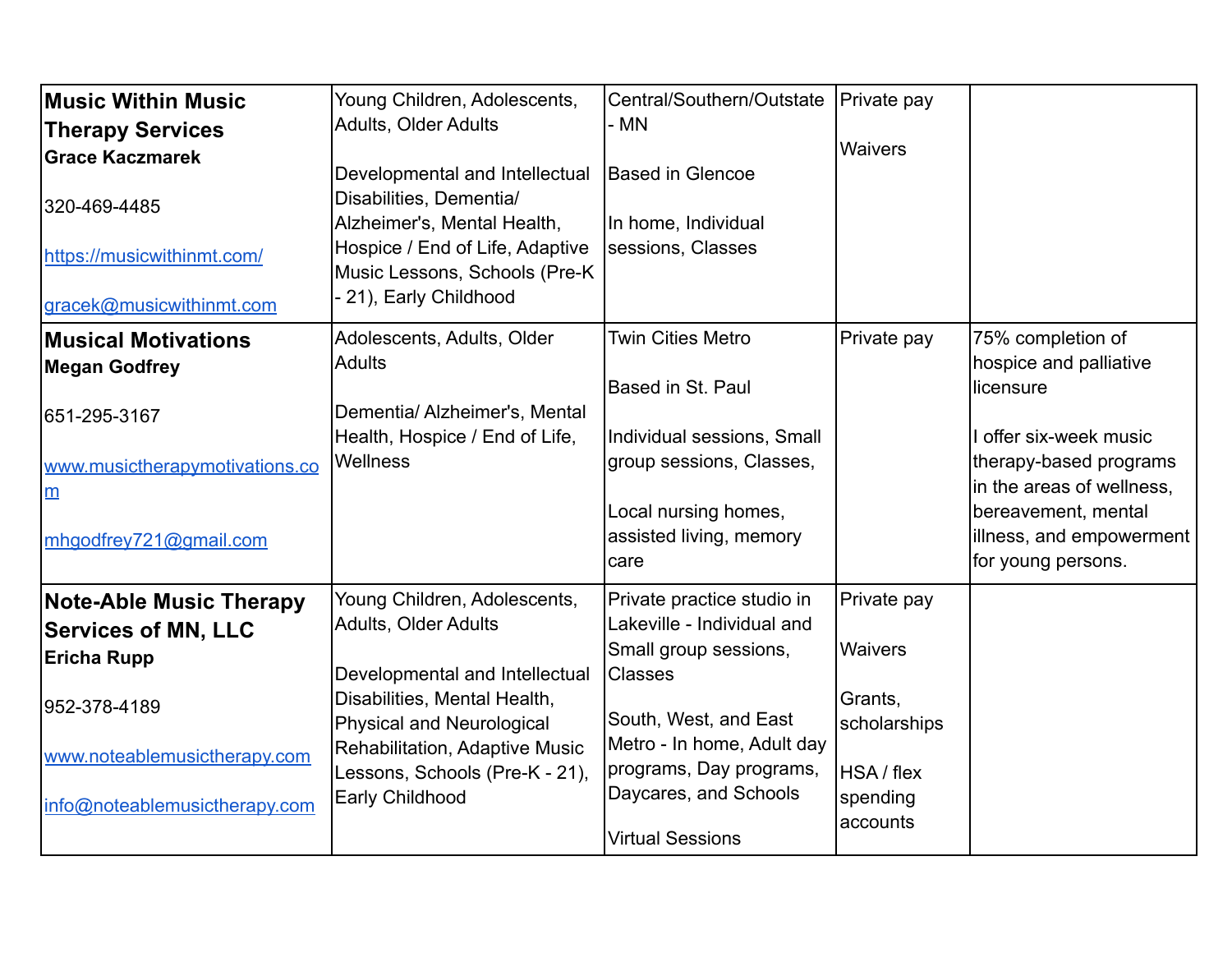| <b>Roots Music Therapy</b>               | Young Children, Adults                                    | <b>Twin Cities Metro</b>                     | Private pay | am not currently          |
|------------------------------------------|-----------------------------------------------------------|----------------------------------------------|-------------|---------------------------|
| <b>Services LLC</b>                      |                                                           |                                              |             | accepting new clients but |
| <b>Samantha Hallgren</b>                 | Developmental and Intellectual                            | In home, Individual                          | Waivers:    | am creating a waitlist    |
| 651-500-5422                             | Disabilities, Wellness                                    | sessions, Small group<br>sessions            | <b>HCBS</b> | when I cannot refer out   |
| www.rootsmusictherapyservices.c<br>om/   |                                                           | <b>Virtual Sessions</b>                      |             |                           |
| Sammie@rootsmusictherapyservi<br>ces.com |                                                           |                                              |             |                           |
| <b>Southern Minnesota Music</b>          | Young Children, Adolescents,                              | Southern Minnesota,                          | Private pay |                           |
| Therapy, LLC                             | Adults, Older Adults                                      | <b>Blue Earth / Mankato Area</b>             |             |                           |
| <b>Marissa Humburg</b>                   |                                                           |                                              |             |                           |
| 607-995-2102                             | Developmental and Intellectual<br>Disabilities, Dementia/ | In home, Individual<br>sessions, Small group |             |                           |
|                                          | Alzheimer's, Early Childhood                              | sessions                                     |             |                           |
| southernminnesotamusictherapy.c          |                                                           |                                              |             |                           |
| om                                       |                                                           |                                              |             |                           |
| southernminnesotamt@gmail.co<br>m        |                                                           |                                              |             |                           |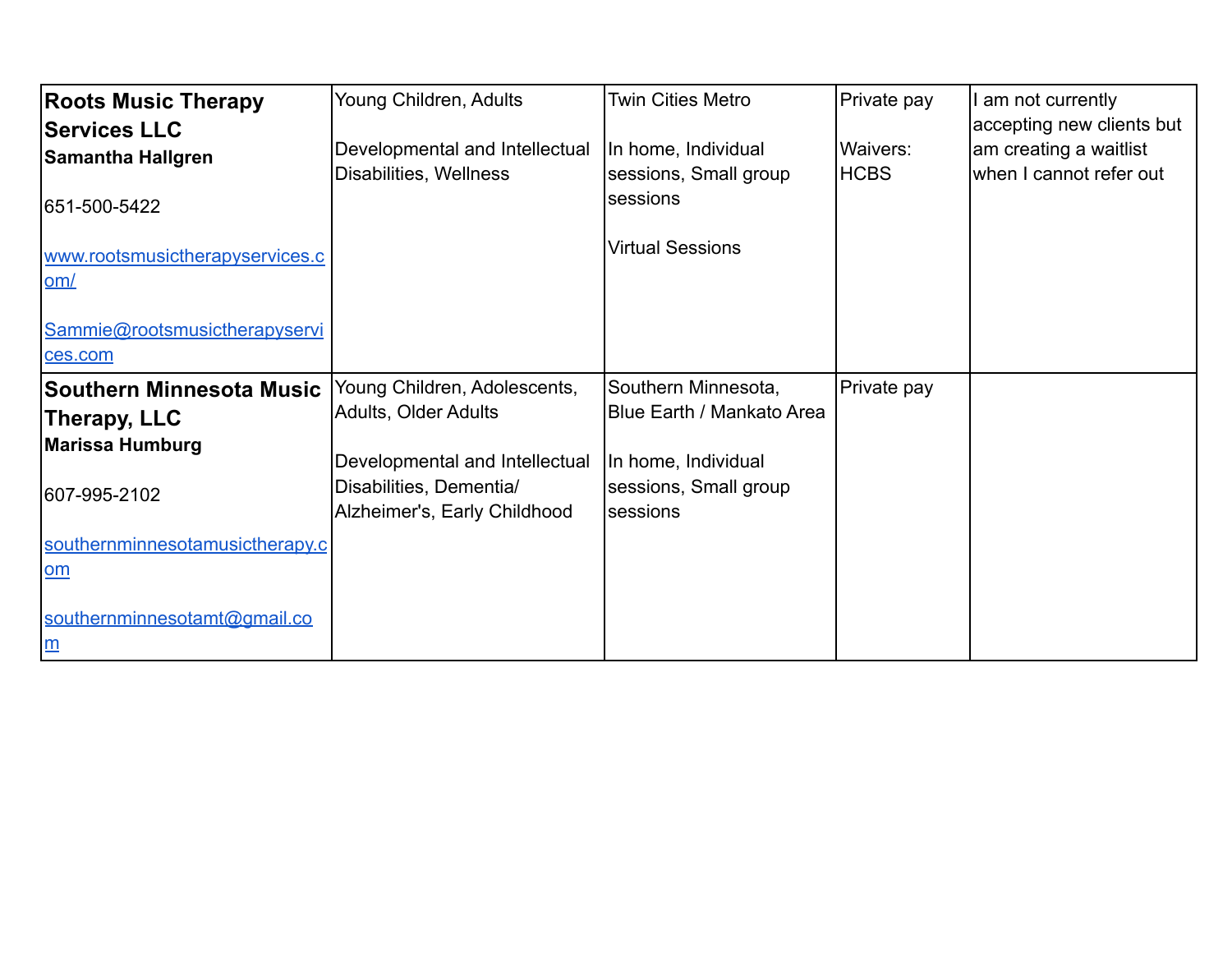| <b>Toneworks Music Therapy</b>   | Young Children, Adolescents,             | Private practice studio in         | Private Pay                    | <b>Toneworks Music Therapy</b>                      |
|----------------------------------|------------------------------------------|------------------------------------|--------------------------------|-----------------------------------------------------|
| <b>Services, LLC</b>             | Adults, Older Adults                     | Edina - Individual and             |                                | Services provides                                   |
| <b>Lyndie A Walker-Spitzer</b>   |                                          | Small Group Sessions,              | Waivers - all                  | opportunities for                                   |
|                                  | Developmental and Intellectual           | <b>Classes</b>                     | traditional and                | community music making                              |
| 218-316-0520                     | Disabilities, Mental Health,             |                                    | <b>CDCS</b>                    | for individuals of all ages                         |
|                                  | Adaptive Music Lessons,                  | Twin Cities Metro - In             | Medicaid                       | and abilities. We strive to                         |
| www.toneworksmusictherapy.com    | Schools (Pre-K - 21), Early<br>Childhood | home                               | Waivers                        | connect people and help<br>them navigate their life |
| Ivndie.a.walker@gmail.com        |                                          | <b>Virtual Sessions</b>            |                                | experiences. We provide                             |
|                                  |                                          |                                    |                                | group and individual                                |
|                                  |                                          | <b>Summer Art and Music</b>        |                                | music therapy services                              |
|                                  |                                          | Camp                               |                                | and summer inclusion art                            |
|                                  |                                          |                                    |                                | and music camps.                                    |
| <b>Twin Cities Music Therapy</b> | Young Children, Adolescents,             | Private practice studio in         | Private pay                    | <b>Nordoff Robbins Music</b>                        |
|                                  |                                          |                                    |                                |                                                     |
|                                  | Adults, Older Adults                     | Minneapolis - Individual           |                                | Therapist                                           |
| <b>Services, LLC</b>             |                                          | sessions,                          | Waivers:                       |                                                     |
| <b>Lindsay Markworth</b>         | Developmental and Intellectual           | Community-Based                    | <b>CDCS</b>                    |                                                     |
| 612-709-3969                     | Disabilities, Dementia/                  | Programs                           | <b>Waivers, ILS</b>            |                                                     |
|                                  | Alzheimer's, Mental Health,              |                                    | <b>Therapies</b>               |                                                     |
| www.TwinCitiesMusicTherapy.co    | Hospice / End of Life, Adaptive          | <b>Greater Twin Cities Metro -</b> | (Traditional                   |                                                     |
| m                                | Music Lessons, Schools (Pre-K)           | In home                            | <b>HCBS</b>                    |                                                     |
|                                  | - 21), Early Childhood                   |                                    | Waivers),                      |                                                     |
| Contact@TwinCitiesMusicTherap    |                                          | <b>Virtual Sessions</b>            | Consumer                       |                                                     |
| y.com                            |                                          |                                    | Support Grant,                 |                                                     |
|                                  |                                          |                                    | <b>Family Support</b><br>Grant |                                                     |